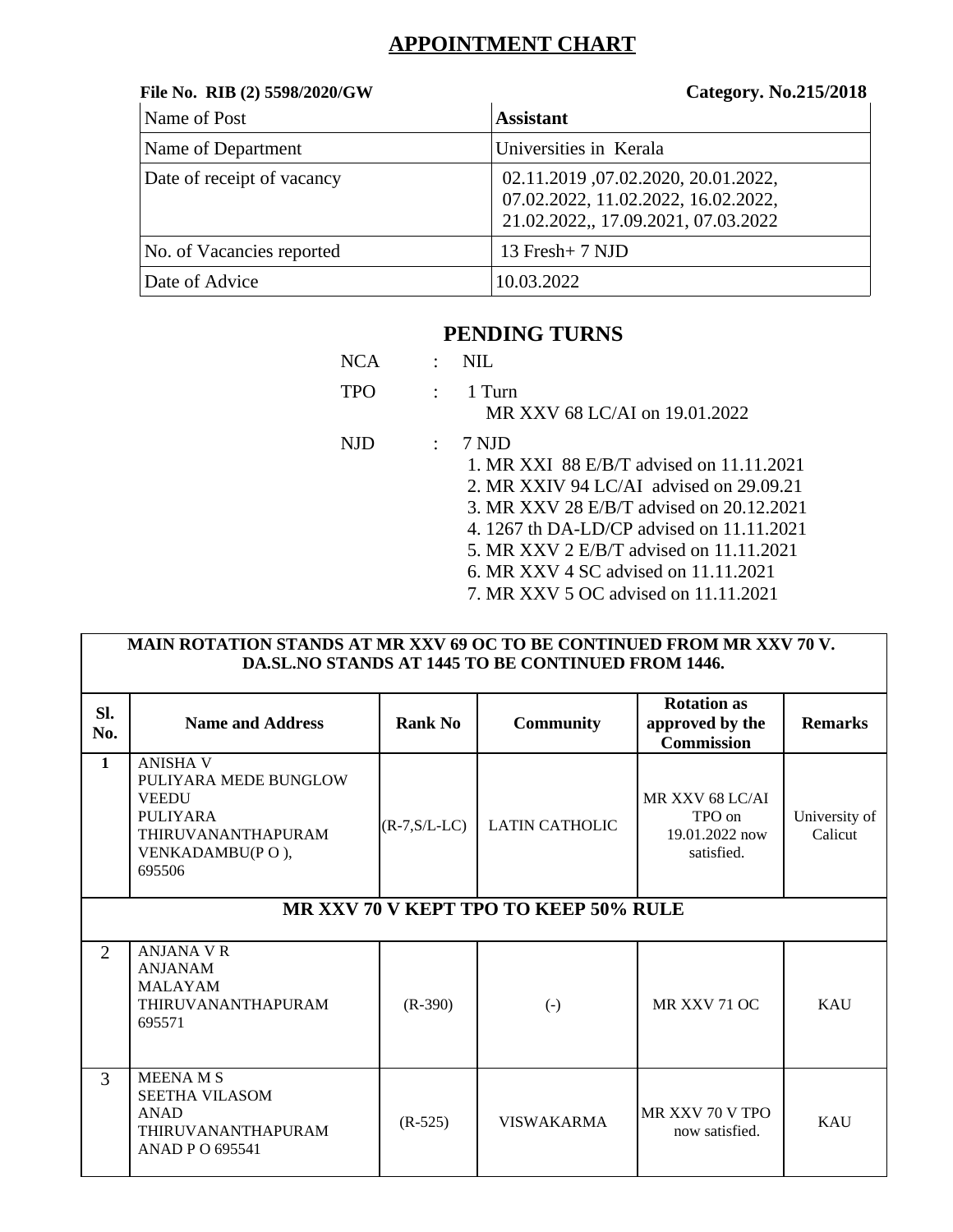| $\overline{4}$ | <b>ARSHA MOHAN</b><br><b>MAVILA VEEDU</b><br><b>PEDIKULAM</b><br><b>TRIVANDRUM</b><br>PULIMATH PO 695612                                                                                                                               | $(R-396)$               | <b>EZHAVA</b>         | NJD compensation<br>MR XXI 88<br>E/B/T advised<br>on11.11.2021<br>now satisfied.       | <b>KAU</b>              |
|----------------|----------------------------------------------------------------------------------------------------------------------------------------------------------------------------------------------------------------------------------------|-------------------------|-----------------------|----------------------------------------------------------------------------------------|-------------------------|
| 5              | <b>BENIL JUDE P B</b><br>PALACKAL HOUSE<br>THYCKAL CHERTHALA<br><b>ALAPPUZHA</b><br>THYCKAL PO                                                                                                                                         | $(R-8, S/L-LC)$         | <b>LATIN CATHOLIC</b> | NJD compensation to<br>MR XX IV 94<br>LC/AI advised on<br>29.09.2021 now<br>satisfied. | University of<br>Kerala |
| 6              | SEEMAJYOTHI A<br><b>HARINIVAS</b><br><b>OTTAPALAM</b><br><b>PALAKKAD</b><br>KANNIAMPURAM P O, PIN<br>679104<br><b>Communication Address</b><br><b>PUTHOOR HOUSE</b><br><b>THRISSUR</b><br><b>THRISSUR</b><br>THALORE PO,<br>PIN 680306 | $(R - 30, S/L -$<br>SC) | <b>SC-MANNAN</b>      | MR XXV 72 SC                                                                           | University of<br>Kerala |
| $\overline{7}$ | JAYASHANKAR K<br><b>KRISHNA VIHAR</b><br><b>PERUVA</b><br><b>KOTTAYAM</b><br>686610                                                                                                                                                    | $(R-391)$               | $(\cdot)$             | MR XXV 73 OC                                                                           | University of<br>Kerala |
| 8              | VIJITH K<br>KOTTAYAMKAD HOUSE<br>ELAVANCHERI POST<br><b>PALAKKAD</b><br>678508                                                                                                                                                         | $(R-399)$               | <b>EZHAVA</b>         | MR XXV 74 E/B/T                                                                        | University of<br>Kerala |
| 9              | HARIKRISHNAN K KARTHA<br>LAKSHMI SADANAM<br><b>ANICKADU</b><br>KOTTAYAM DIST<br>ANICKADU PO, PIN:686503<br><b>Communication Address</b><br>PUTHENMADATHIL<br><b>KODUNGOOR</b><br>KOTTAYAM DIST<br>VAZHOOR PO, PIN:686504               | $(R-392)$               | $(\cdot)$             | MR XXV 75 OC                                                                           | University of<br>Kerala |
| 10             | <b>VISHNUPP</b><br>PUTHUPPARAMBIL<br><b>EDAPPAL</b><br>MALAPPURAM<br>679576                                                                                                                                                            | $(R-402)$               | THIYYA                | NJD compensation to<br>MR XXV 28<br>E/B/T advised on<br>20.12.2021 now<br>satisfied.   | Kannur<br>University    |
| 11             | <b>MUHAMMED FARIS S</b><br><b>DARUL RAHMATH</b><br><b>PANAVOOR</b><br>PANAVOOR/695568<br><b>TRIVANDRUM</b>                                                                                                                             | $(R-668)$               | <b>MUSLIM</b>         | MR XXV 76 M                                                                            | Kannur<br>University    |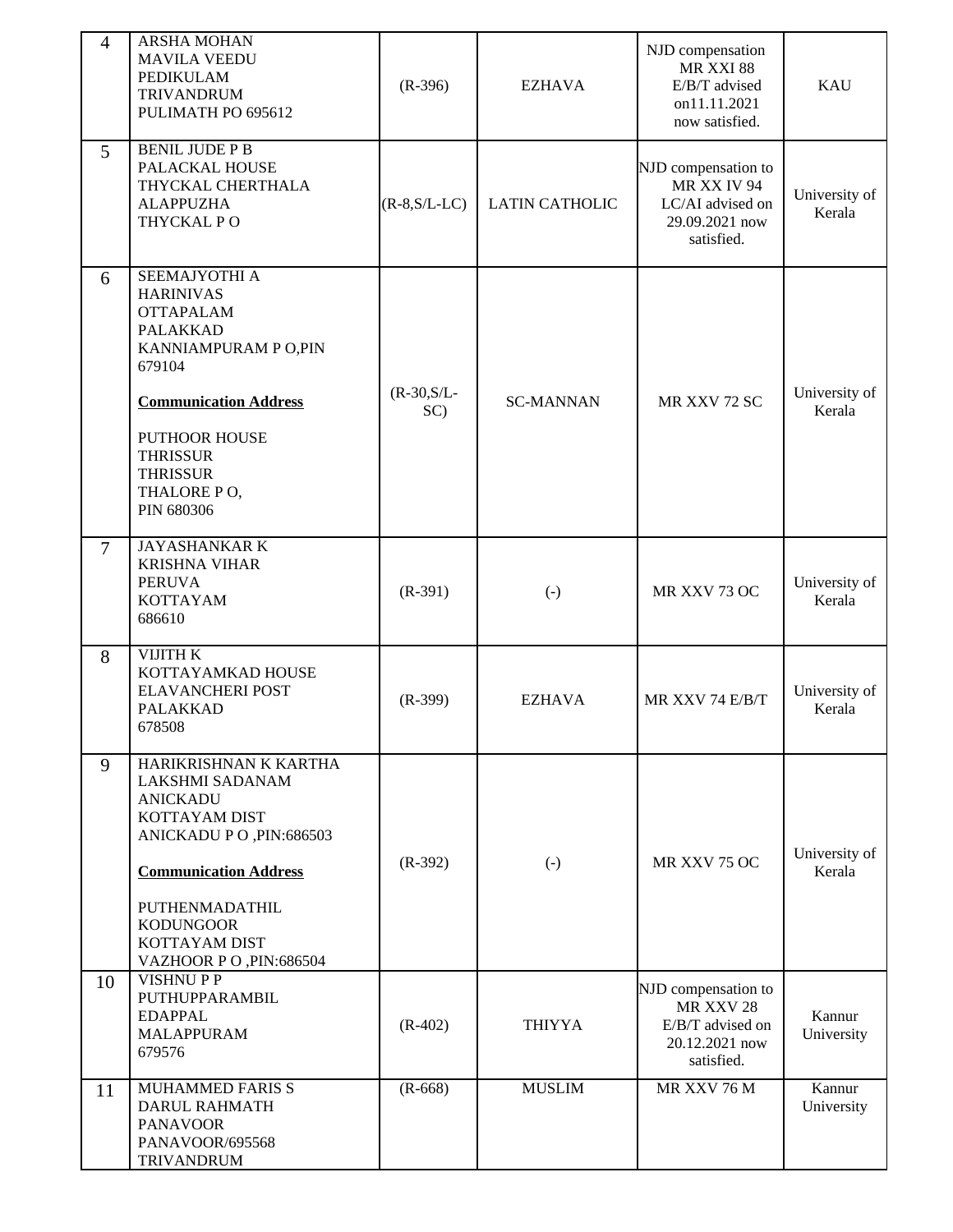|    | <b>Communication Address</b>                 |                      |                  |                                       |                          |
|----|----------------------------------------------|----------------------|------------------|---------------------------------------|--------------------------|
|    | <b>JAMEELA MANZIL</b>                        |                      |                  |                                       |                          |
|    | THADATHILMUKKU                               |                      |                  |                                       |                          |
|    | <b>KANNANALLOOR</b><br>691576                |                      |                  |                                       |                          |
| 12 | <b>GAUTHAM KRISHNAN</b>                      |                      |                  |                                       |                          |
|    | ABHIRAMA MRA - A 30<br>MARUTHANKUZHI,        |                      |                  |                                       | Kannur                   |
|    | KANJIRAMPARA PO                              | $(R-395)$            | $(\cdot)$        | MR XXV 77 OC                          | University               |
|    | THIRUVANANTHAPURAM                           |                      |                  |                                       |                          |
| 13 | 695030<br><b>BINDU M C</b>                   |                      |                  |                                       |                          |
|    | MADATHIPARAMBIL HOUSE                        |                      |                  |                                       |                          |
|    | KOMATHUKADAVU<br><b>THRISSUR</b>             |                      |                  |                                       |                          |
|    | KOMBATHUKADAVU P O                           |                      |                  |                                       |                          |
|    | 680682                                       |                      |                  |                                       |                          |
|    | <b>Communication Address</b>                 | $(R-406)$            | <b>EZHAVA</b>    | MR XXV 78 E/B/T                       | <b>CUSAT</b>             |
|    |                                              |                      |                  |                                       |                          |
|    | KURUVEETTIL HOUSE<br>THURAVANKADU            |                      |                  |                                       |                          |
|    | <b>THRISSUR</b>                              |                      |                  |                                       |                          |
| 14 | <b>PULLUR 680683</b><br><b>GOPIKA S NAIR</b> |                      |                  |                                       |                          |
|    | PANCHAVADI                                   |                      |                  |                                       |                          |
|    | <b>CHEMBOOR</b>                              |                      |                  |                                       | University of            |
|    | THIRUVANANTHAPURAM<br>OTTASEKHARAMANGALAM    | $(R-397)$            | $(\cdot)$        | MR XXV 79 OC                          | Calicut                  |
|    | 695125                                       |                      |                  |                                       |                          |
| 15 | <b>AFSAL RAFI</b>                            |                      |                  |                                       |                          |
|    | <b>POWNAR</b>                                |                      |                  |                                       |                          |
|    | <b>KAROOR</b><br>THIRUVANANTHAPURAM          | $(R-675)$            | <b>MUSLIM</b>    | MR XXV 80 M                           | University of<br>Calicut |
|    | 695584                                       |                      |                  |                                       |                          |
| 16 | ASWATHY U K                                  |                      |                  |                                       |                          |
|    | <b>ASWATHY BHAVAN</b>                        |                      |                  |                                       |                          |
|    | <b>NILAMA</b><br>THIRUVANANTHAPURAM          | $(R-398)$            | $(\cdot)$        | MR XXV 81 OC                          | University of            |
|    | KUTTICHAL PO                                 |                      |                  |                                       | Calicut                  |
|    | 695574                                       |                      |                  |                                       |                          |
| 17 | <b>SACHINK</b>                               |                      |                  |                                       |                          |
|    | <b>KOOVACHIRA</b><br><b>VALLAKOM</b>         |                      |                  | NJD compensation to<br>1267 th DA-    |                          |
|    | <b>KOTTAYAM</b>                              | $(R-8, DA-$<br>LD/CP | DA-LD/CP         | LD/CP advised on                      | MG                       |
|    | PADINJAREKARA                                |                      |                  | 11.11.2021 now<br>satisfied.          |                          |
| 18 | LEENA BALAKRISHNAN                           |                      |                  |                                       |                          |
|    | KUNNATHULLY HOUSE                            |                      |                  | NJD compensation to<br>MR XXV 2 E/B/T |                          |
|    | <b>ANTHIKAD</b><br><b>THRISSUR</b>           | $(R-414)$            | <b>EZHAVA</b>    | advised on                            | MG                       |
|    | 680641                                       |                      |                  | 11.11.2021 now<br>satisfied.          |                          |
| 19 | <b>ATHIRA ANAND</b>                          |                      |                  |                                       |                          |
|    | <b>ANANDAM</b>                               |                      |                  | NJD compensation to<br>MR XXV 4 SC    |                          |
|    | <b>KOVOOR</b><br><b>KOLLAM</b>               | $(R-31, S/L-$<br>SC) | <b>SC-PULAYA</b> | advised on                            | MG                       |
|    | ARINALLOOR PO,                               |                      |                  | 11.11.2021 now<br>satisfied.          |                          |
|    | 690538                                       |                      |                  |                                       |                          |